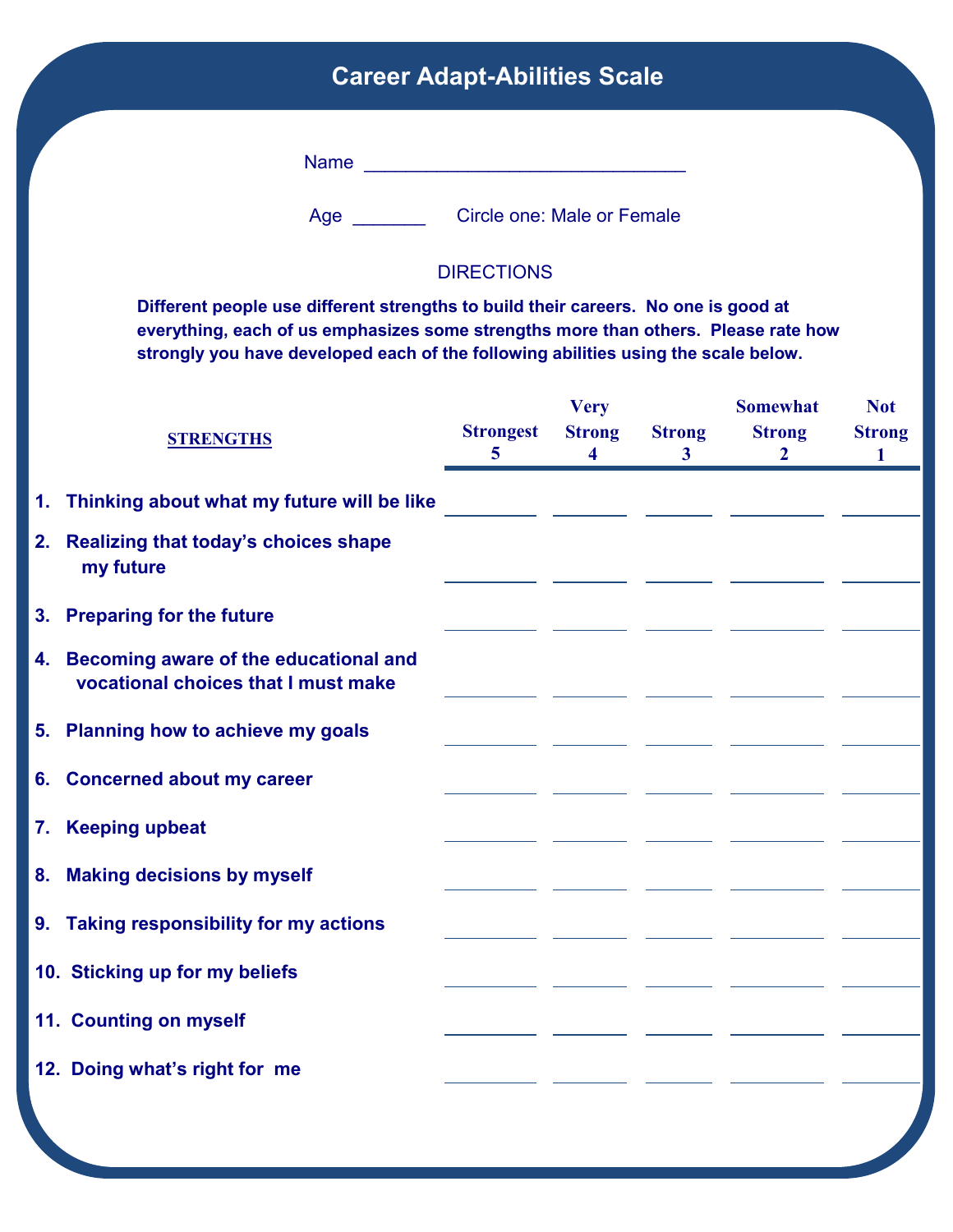Please rate how strongly you have developed each of the following abilities using the scale below.

|                                                     |                                    | <b>Very</b>                              |                               | <b>Somewhat</b>                 | <b>Not</b>                   |
|-----------------------------------------------------|------------------------------------|------------------------------------------|-------------------------------|---------------------------------|------------------------------|
| <b>STRENGTHS</b>                                    | <b>Strongest</b><br>$\overline{5}$ | <b>Strong</b><br>$\overline{\mathbf{4}}$ | <b>Strong</b><br>$\mathbf{3}$ | <b>Strong</b><br>$\overline{2}$ | <b>Strong</b><br>$\mathbf 1$ |
| 13. Exploring my surroundings                       |                                    |                                          |                               |                                 |                              |
| 14. Looking for opportunities to grow               |                                    |                                          |                               |                                 |                              |
| 15. Investigating options before making a<br>choice |                                    |                                          |                               |                                 |                              |
| 16. Observing different ways of doing things        |                                    |                                          |                               |                                 |                              |
| 17. Probing deeply into questions that I have       |                                    |                                          |                               |                                 |                              |
| 18. Becoming curious about new<br>opportunities     |                                    |                                          |                               |                                 |                              |
| 19. Performing tasks efficiently                    |                                    |                                          |                               |                                 |                              |
| 20. Taking care to do things well                   |                                    |                                          |                               |                                 |                              |
| 21. Learning new skills                             |                                    |                                          |                               |                                 |                              |
| 22. Working up to my ability                        |                                    |                                          |                               |                                 |                              |
| 23. Overcoming obstacles                            |                                    |                                          |                               |                                 |                              |
| 24. Solving problems                                |                                    |                                          |                               |                                 |                              |

© 2011 Mark L. Savickas & Erik J. Porfeli